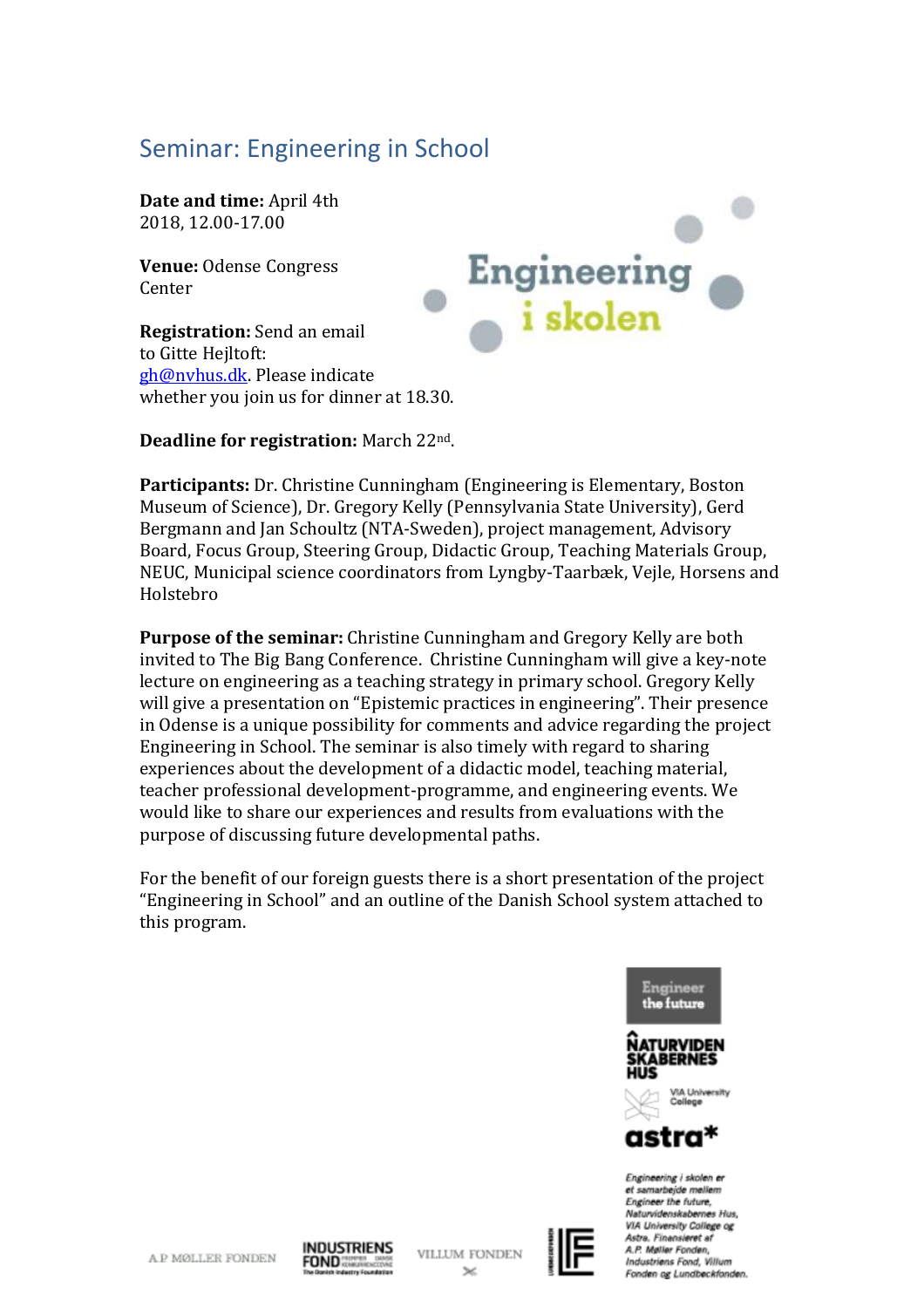## Program:

**Moderator:** Keld Nielsen, Aarhus University

#### **Discussants:**

Dr. Christine Cunningham, Director of Engineering is Elementary, Vice President Boston Museum of Science.

Dr. Gregory J. Kelly, Professor of Science Education, Pennsylvania State University, College of Education.

#### 12.00-13.00 Lunch in restaurant

13.00-13.15:

- Introduction to the seminar Martin Sillasen, VIA University College
- Introduction to the EiS-project and the overall objectives Ghita Wolf Andreasen, Engineer the Future

-------------------------------------------------------------------------

13.15-16.30: Four thematic presentations with discussions**: Didactical models**, **Teaching materials**, **Engineering events** and **Teacher professional development**. Each thematic presentation will be organized as follows:

- Presentation where the presenter will answer the following questions: (15 min.)
	- o What have we done in the project?
	- o Why have we done it/what is the rationale?
	- o What difficulties have we encountered?
- Comments from Christine Cunningham and Gregory Kelly (15 min.)
- Looking forward: What are the potentials and challenges for further development? (5 min.)
- Discussion with the audience (10 min.)

### 13.15-14.00: **Didactic models**.

Presenter: Martin Sillasen, VIA University College Comments from C. Cunningham and G. Kelly Looking foreward: Lars Brian Krogh, VIA University College General Discussion

14.00-14.45: **Teaching material**.

Presenter: Suzie Auener, ASTRA-Science Education Resource Center Comments from C. Cunningham and G. Kelly Looking foreward: Lars Brian Krogh, VIA University College General Discussion

14.45-15.00: Coffee break

15.00-15.45: **Engineering events**. Presenter: Camilla Zacho, Engineer the Future Comments from C. Cunningham and G. Kelly Looking foreward: Jan Sølberg, Copenhagen University General Discussion